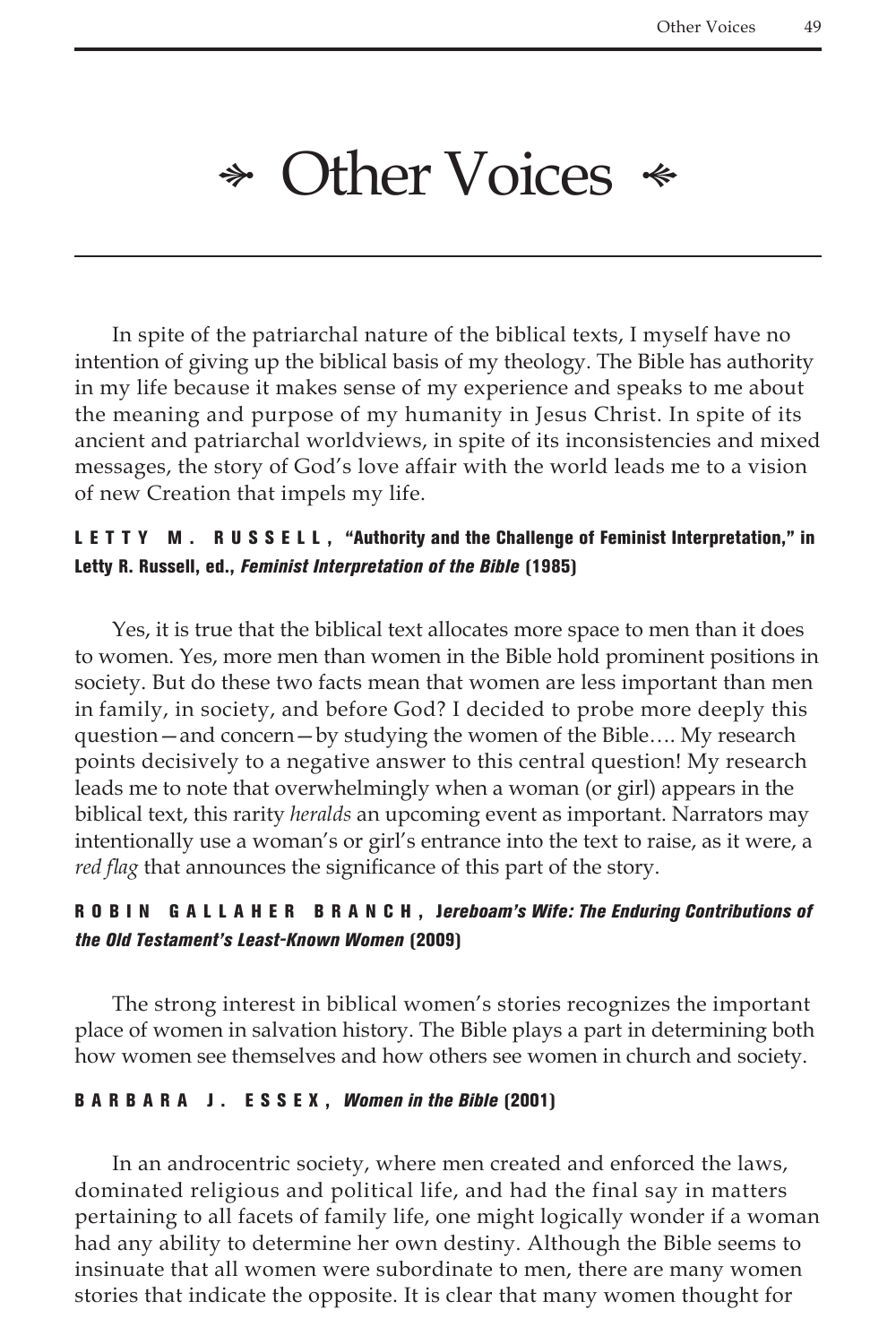themselves and acted on their own accord (or some might argue, under divine directive), without the advice, permission, or the blessings of a man. Hence the women stories present us with a bit of a paradox. On the one hand, the Bible is undeniably steeped in patriarchy—a cultural reality that is necessarily restrictive, subjugating, and even misogynistic. On the other hand, there are stories in the Bible that feature women taking matters into their own capable hands and making decisions independent of men.

What are we to do with such a paradox? At one end of a rather wide spectrum is a traditional, undeniably conservative interpretation of the women stories that would advocate contemporary adherence to the patriarchal norms found in the Bible. Many religious conservative groups, both Jewish and Christian, embrace these norms and women are required to strictly follow many of the patriarchal dictates found in the Bible. At the other end of this spectrum is the tendency by some to dismiss the Bible as archaic, outdated, and of little value to women's (and men's) contemporary roles within the family and community.

Perhaps the best way to address this paradox is with a more centralist view. That is, to read the women stories in the Bible for enjoyment, inspiration, and for the pearls of wisdom the biblical author or authors sought to impart.

### T . J. W ra y, *Good Girls, Bad Girls: The Enduring Lessons of Twelve Women of the Old Testament* (2008)

The final motive of this book is probably pastoral, to suggest that with regard to women early Christianity was a movement of liberation, that the God of the New Testament revealed in Jesus Christ is the God of Hebrew scripture, a God of justice, a God with an ear especially turned toward the oppressed and disenfranchised. That cultures and societies presented or described God in male or patriarchal terms does not make God male or patriarchal. As I understand it, the New Testament is the literary record of God's most dramatic attempt to be better known by human beings. If the writers of the New Testament in some ways fell short of God's self-revelation, it is not God's fault. The Word, after all, became flesh, not book.

# B O N N I E B . T H U R S T O N, *Women in the New Testament: Questions and Commentary* (1998)

For those exploring the New Testament, this reality must be factored into any description of discipleship: some women were capable of theological discussion and had the means to sponsor the group. We should expect that Jesus, Paul, and traveling missionaries (which included women) met educated women with strong business acumen and effective community influence.